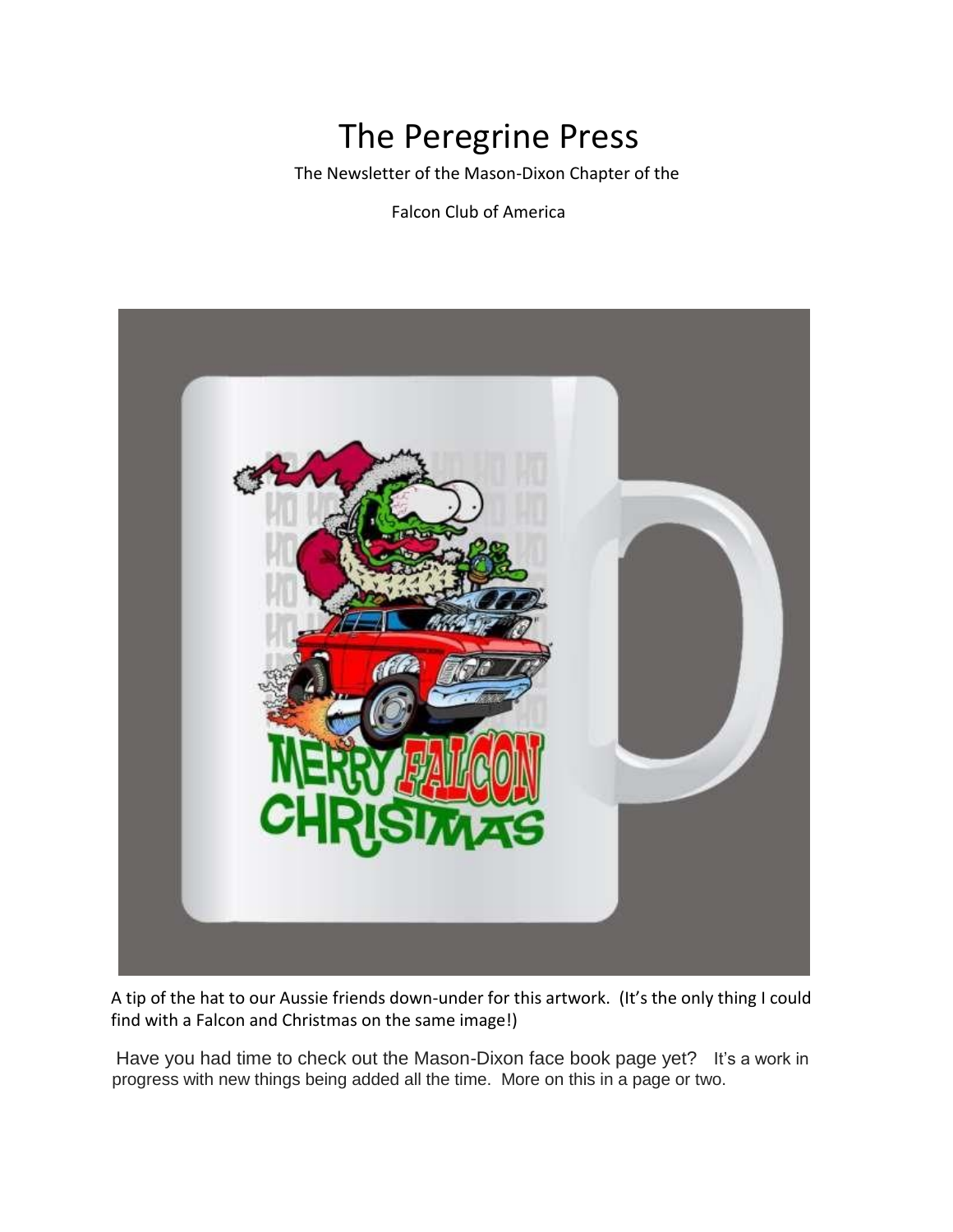#### **President's Message**

Fellow Mason/Dixon Chapter Members,

2017 was a fun filled Falcon adventure. The All Ford Carlisle swap spaces were busy in June; in July 18 members of our Chapter attended the Sacramento FCA National and 5 members drove their Falcons. There were a lot of car shows that our members attended and we had a spirited meeting on Oct. 28th. On that date we also started a Facebook page "Mason Dixon Falcon Chapter FCA". Our new Co-editors Ken & Cheryl Holquist are the administrators. If you are already "on" Facebook, then you can send a friend request to Ken or Cheryl, and they will grant you access. Also on our Facebook page, you will find a link to the Mason-Dixon Membership Application. You can print it on your own printer, fill in the information, then drop it into an envelope and mail it to the address on the form. Very easy to do. If you are out talking with potential members, simply show them the Facebook page, and they can access it that same day. No waiting for something to come in the mail.

Elsewhere in this newsletter, the editors will be requesting you to send them the information of your favorite car shows you plan to attend in 2018. They would like to share this with other Falcon members. I sincerely hope you will respond to them so that they can make others in the Chapter aware of these and mark in their schedules to join and share in the fun. Also, Ken has come up with the idea of a Gallery of pictures with you and your Falcon. So please help them out and send them pictures that they can post on our Facebook page.

Diane and I would like to send you the warmest wishes for a Merry Christmas.

Pat Varricchio President, Mason/Dixon Chapter

Hey everyone, Ken here. Lots of things to tell you about in this edition so let's get started. I'll use bullet points so things don't get lost in the middle of a paragraph.

- Facebook page. **Mason-Dixon Chapter – FCA** That's our name, and that's how you find us. So far, we've added 18 members to the Facebook page. We're pretty sure that more of you are probably using Facebook for other things, but maybe haven't yet come looking for Mason-Dixon. A couple of you have asked – so here are the answers for all to know.
- To gain access to the Mason-Dixon page, send us a Friend Request. As administrators, we can grant you temporary access until your application is accepted, or current chapter membership is verified. Generally, we get it done the same day and send you verification via Facebook.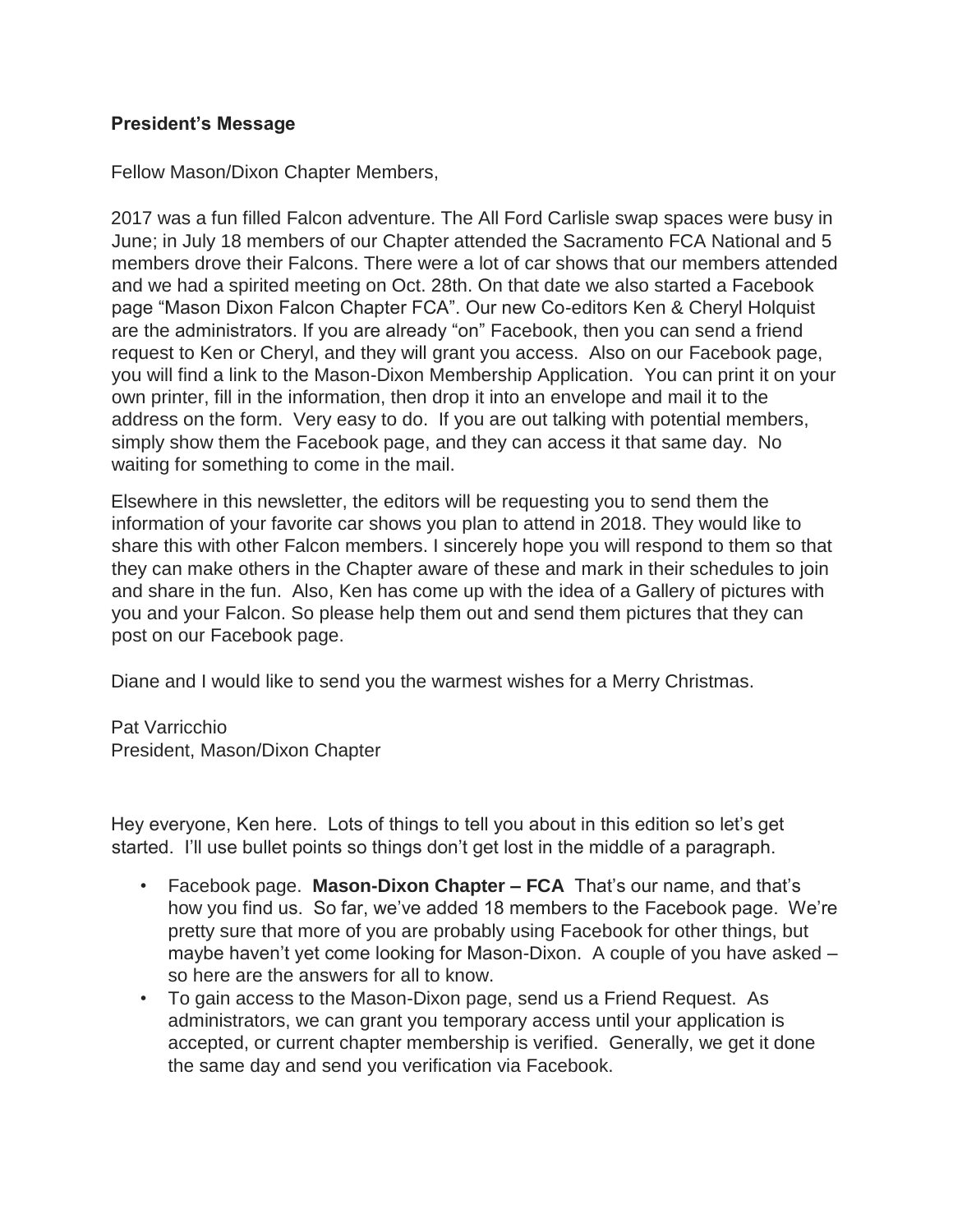- The Facebook page is visible to anyone who does a search for it. However, they can only see the main page, and the schedule of coming events.
- Only chapter members can see the photos, events, schedule, and other items on the pages. (This was designed this way.) The private information is only available to chapter members.
- Chapter members can post pictures, tell about shows or events they attended, find out about upcoming events, and buy and sell parts (or cars) between themselves and other chapter members.
- Unlike a web page, you the members control the content. Once you have access, you can post messages, explore through the tabs, and get acquainted with all that is there.

Like some of you, I was not a fan of Facebook. I am coming around to seeing it as a useful tool when used for the right purposes. But I'm still not a fan in the sense of being on it all day long. As an administrator, I receive notifications when someone sends a friend request, or posts a message – because I have to review what is posted to make sure it does not violate protocols. Our hope is that eventually, we will be able to utilize this for notifying members of changes to meetings, events, shows, or just sending out reminders for such. Not everyone has access to their e-mail once they leave home on a trip, so this allows for quick and instant messaging. We may also try using text messaging on future events for those who are willing to participate.

Once again, this is a work in progress. We may trip up and fall on our faces once in a while, but we are trying to learn this as we go. Many of the other FCA Chapters use Facebook pages as well, so we are trying to catch up with the rest of them.

# **Car Shows and Events -**

Did you know that the Mason-Dixon Chapter of the FCA is chartered to encompass the entire area within a 100 mile radius of Elkton, Maryland?

Essentially – that spans from the Atlantic Ocean on the east, to Princeton, NJ, to Reading, PA, to Hershey, PA, Harrisburg, Carlisle, Gettysburg, Frederick, MD, to the 495 Beltway around Washington DC, to Ocean City, MD. That's a lot of area!

In talking with many of you this past year, I know that a lot of you attend car shows that are quite enjoyable for you. Because I live on the far western fringe of the member area, I know of shows in the I-81 corridor between Harrisburg and Hagerstown, MD. I have no clue what is happening where you live. Many of you attend the Ocean City weekend, some of you attend shows with the Keystone Chapter, or just do local cruiseins near your home. What I would like from you is a heads up of shows and dates in your area that you enjoy attending. I will send out e-mail and Facebook notifications to the members so that others might come and enjoy the show as well. I will also list the upcoming events on the last page of this newsletter each month so that any who have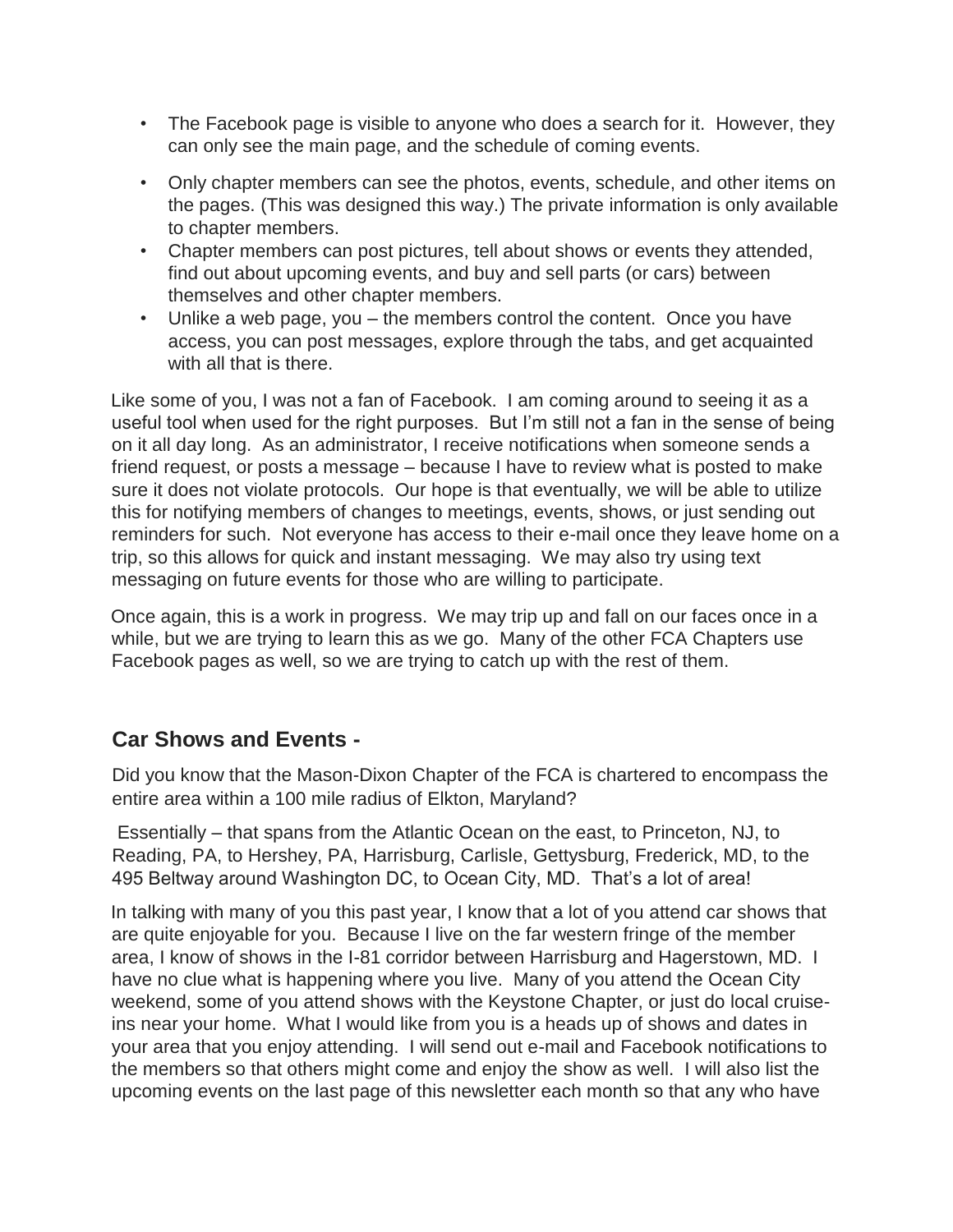interest can get the dates on their calendars and plan to attend. The biggest thing is: I need to hear from you. Let me know the dates as much in advance as you can, so I can get the word out. Thanks!

#### **Back to Facebook one more time –**

We have lots of space on our pages on face book, and lots of room for photos. We were thinking it would be great if we could post photos of our members (and spouses/significant others), taken with one or more of their cars, and then have a directory of sorts in the members section. I know for me, I have met some of you once and think I might know you, but when I see you out at a different show, I totally blank out and forget your name or where I last saw you. I'll bet some of you do the same thing.

I'd like to invite all of you to find a recent photo of you and your Falcon, or get someone to take one this spring, and send it to us for the directory. Thanks so much.

## **New Members –**

We would like to extend a warm Mason-Dixon Welcome to our newest members:

David and Phyllis Proctor and their 1962, 2 DR Sedan from Glen Burnie, MD

Dennis Mehrenberg and his 1964 Ranchero from Milford, DE

We're looking forward to meeting you in April. Hope to see you all at the picnic on April 21<sup>st</sup>.

## **Members on the Mend –**

Please take time to send a note of encouragement to chapter members who are recuperating at home.

Phil Barber – 6567 Autumn Ridge Way, Hoschton, GA 30548

Jim Larkin – 715 Webster Drive, Monroeville, NJ 08343-9057

Carl Howard – 4867 Miller Station Road, Hampstead, MD 21074

## **Traveling over the Christmas Holidays –**

AAA claims that more Americans will travel this holiday season than ever before. If you are among those off to see friends and loved ones, do drive carefully. We wish for all of you to have a safe and memorable Christmas and New Year.